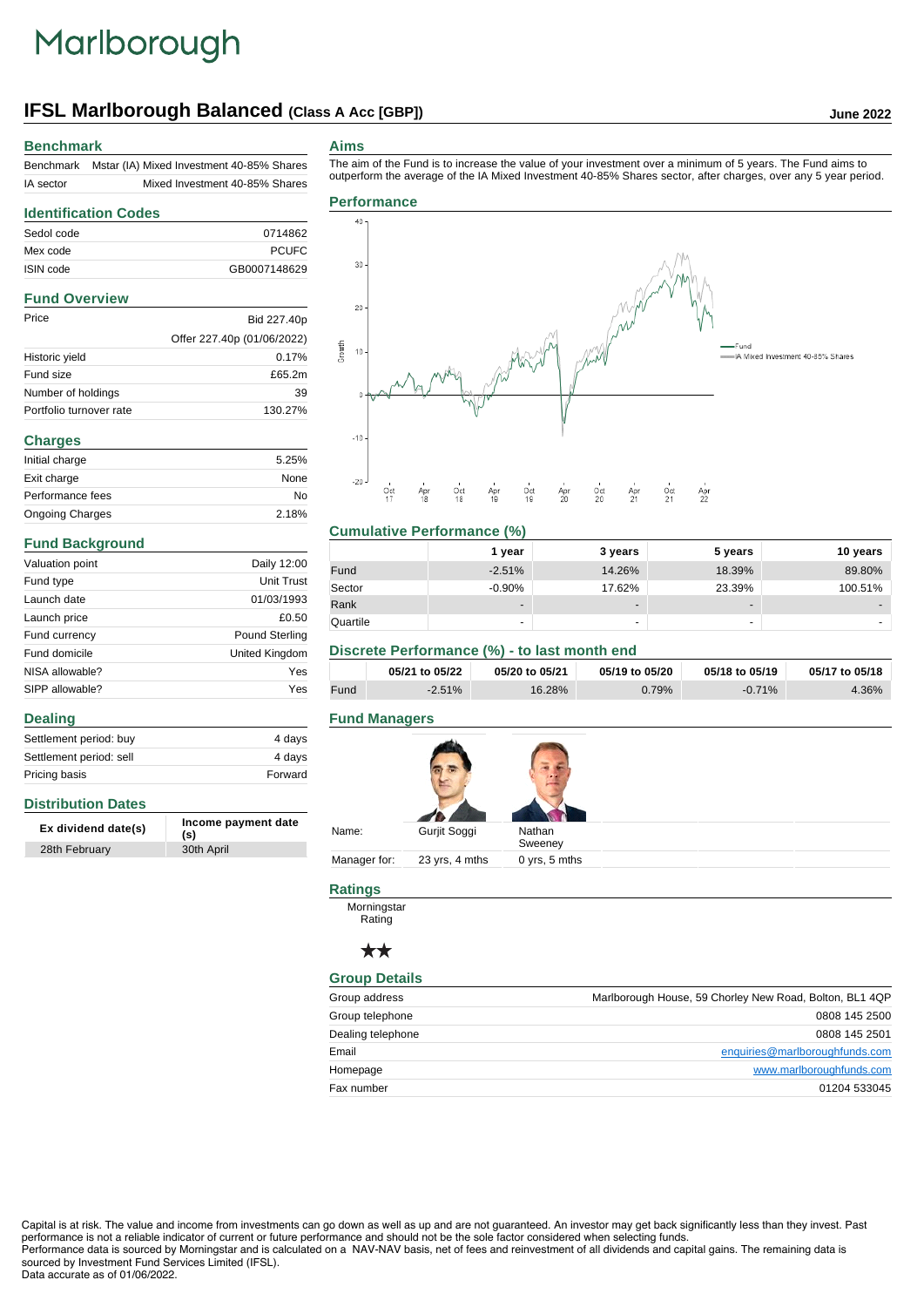# Marlborough

# **IFSL Marlborough Balanced (Class A Acc [GBP]) June 2022**

## **Standard Portfolio Analysis**



### **X-Ray Portfolio Analysis**

|  | <b>X-Ray Asset Allocation</b> |
|--|-------------------------------|
|  |                               |

| <b>International Equities</b>         | 48.3% |
|---------------------------------------|-------|
| <b>UK Equity</b>                      | 13.9% |
| <b>International Bonds</b>            | 6.8%  |
| Managed Funds                         | 5.7%  |
| UK Gilts                              | 1.9%  |
| <b>UK Bonds</b>                       | 1.5%  |
| <b>Alternative Trading Strategies</b> | 1.4%  |
| Property                              | 0.5%  |
| Other                                 | 10.9% |
| Cash and Equivalents                  | 9.1%  |

# **X-Ray Regional Allocation**



#### **Top Country Weightings**

| <b>United States</b> |  | 30.1% |
|----------------------|--|-------|
| United Kingdom       |  | 17.5% |
| Managed Funds        |  | 5.7%  |
| Japan                |  | 4.6%  |
| France               |  | 2.5%  |
| <b>Netherlands</b>   |  | 1.7%  |
| Canada               |  | 1.5%  |
| Germany              |  | 1.4%  |
| Hong Kong            |  | 1.2%  |
| Other                |  | 24.6% |
| Cash                 |  | 9.2%  |

π